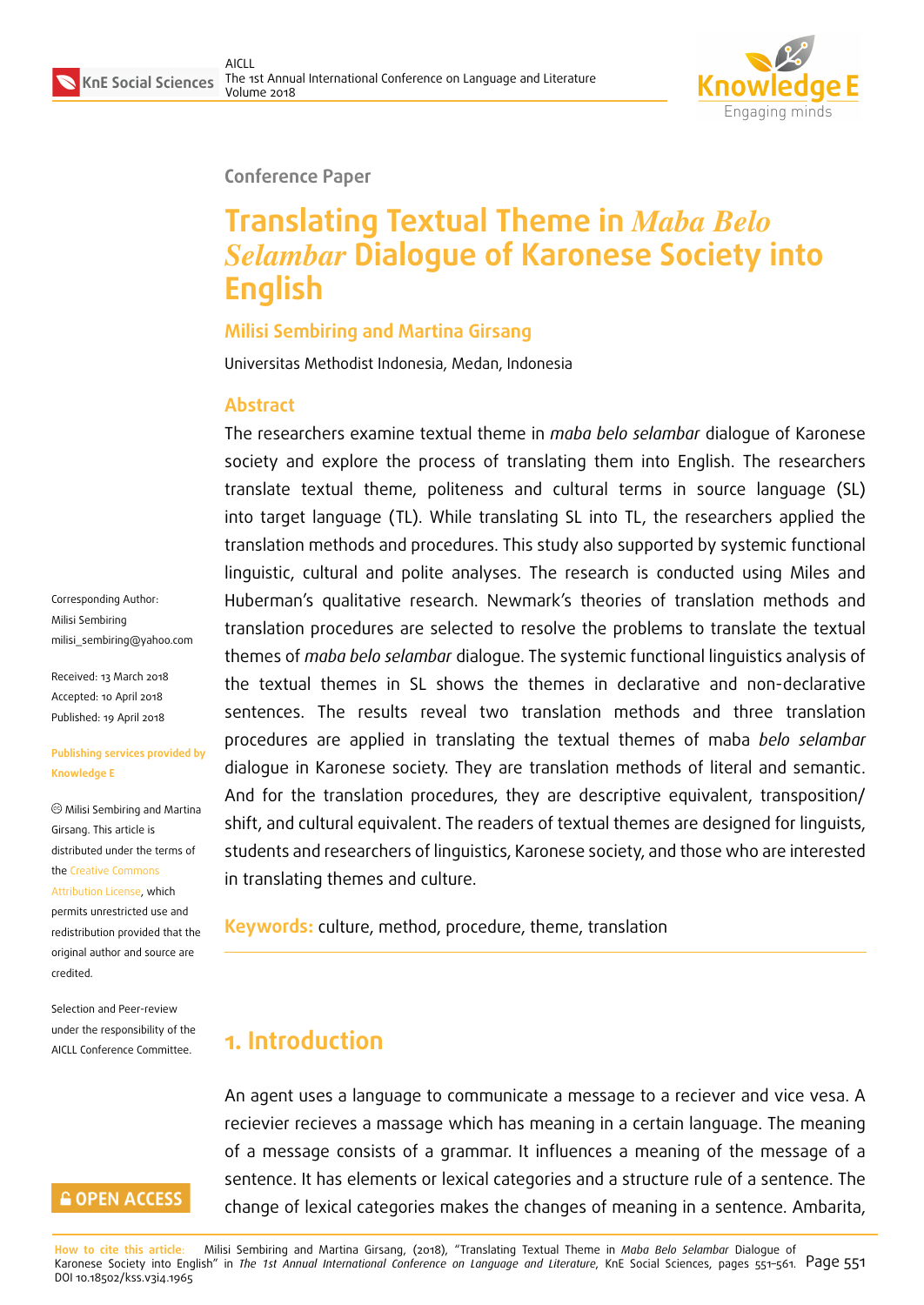

(2017a: 14) notes that the changes of the lexical identity can be shown by the elaboration of semantic features of the word.

A lexical identity which used at the initial of a sentence has a meaning. Halliday and Matthiessen (2004: 160) explain the theme consists of textual Theme (conjunctive Adjunct), interpersonal Theme (comment Adjunct, mood Adjunct, Finite, Vocative), topical Theme (Subject, Complement, circumstantial Adjunct; Predicator in an 'imperative' clause, WH- element in a 'wh- interrogative clause) – or as Rheme.

Halliday and Matthiessen (2004: 64-65) further point out theme is the starting point of departure of meaning and it is usually at the initial part of a clause. It can be as ideational, interpersonal or textual theme. McCabe and Heilman (2007: 140) point out that Systemic Functional Linguistics (SFL) is that language serves three main purposes: the experiential (or ideational), through which language users express their view of the world; the interpersonal, through which language users establish and maintain social contact; and the textual, which allows for the first two to be brought together and organized in a way that is communicatively effective.

Kang (2016: 1053) explains theme identification is usually based on order, it is the element which comes first in the clause, Rheme is the part that follows in which Theme is developed. It is different with the other elements of the sentences, morphological analysis for example, language is viewed from the internal structure of the word. The structure of the word deals with the elements and forms of the word itself (Ambarita, 2017b: 131). This study focused on textual theme in *maba belo selambar* dialogue as the source language (SL) and translate them into the target language (TL). The textual theme of the SL has its characteristics as the cultural identity of Karonese society. *Maba belo selambar* dialogue is conversational bound culturally.The researchers would like to argumentate this culture by systemic functional linguistics analysis, translation analysis and cultural analysis.

## **2. Literature Review**

Sembiring (2014: 11) indicates translation is the process of transferring the message and form of a written SL text into an equivalent TL text. Message consists of culture and the form refers to linguistic. Both linguistic and culture are the center of analysis in the process of translation.

In the process of translating textual theme in the dialogue of *maba belo selambar* in Karonese society into English, the researchers translated them equivalently, based on the reference and the cultural semantic equivalent.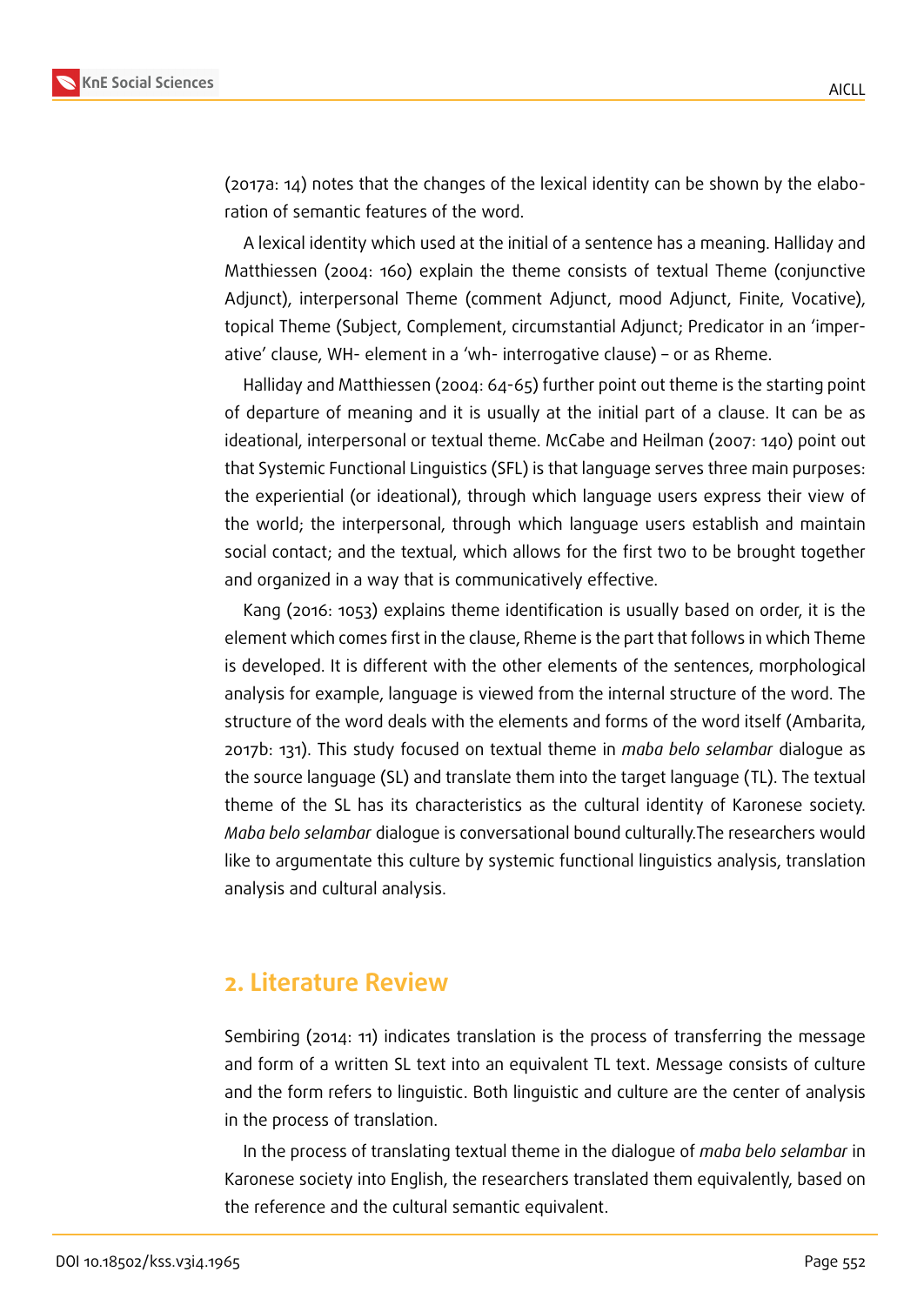The textual theme in the dialogue of *maba belo selambar* cover material and social culture, politeness. Brown and Levinson (1994: 61) defined face is as: the public selfimage that everyone claims himself consisting of two related aspects:

- (a) negative face: the basic claim to freedom of action and freedom from imposition;
- (b) positive face: positive self-image and the desire that this self-image be appreciated and approved of.

Nida and Taber (1982: 12) explain translating consists of reproducing in the receptor language the closest natural equivalent of the source language message, first in terms of meaning and secondly in terms of style.

Nida and Taber (1982: 33) argue that the system of translation consists of three stages:

- 1. analysis: the surface structure, (i.e. the message, as given in the SL) is analyzed in terms of: (a) the grammatical relationships and (b) the meanings of the words and combinations of words.
- 2. transfer: the analyzed material is transferred in the mind of the translator from the SL to the TL.
- 3. restructuring: the transferred material is restructured in order to make the final message fully acceptable in the TL.

Halliday and Matthiessen (2004: 30-31) points out the three metafunctions of language, i.e. the ideational, the interpersonal and the textual, and there are also different types of theme, which are topical, interpersonal and textual. Halliday and Matthiessen (2004: 64-65) emphasize the theme as the element which serves as the point of departure of the message, that which locates and orients the clause in its context. They add as a message structure, therefore, a clause consists of a theme accompanied by a rheme, and the structure is expressed by the order – whatever is chosen as the theme is put first.

# **3. Research Method**

This study was applied by qualitative research and suported by translation analysis and cultural analysis. The data of this study was collected from *maba belo selambar* dialogue in *Adat Karo Sirulo* (2005) written by M.U Ginting and the researchers' participation observation. The texts of *maba belo selambar* dialogue, firstly, analyzed by using the Theme-Rheme framework to examine the textual theme. Secondly, the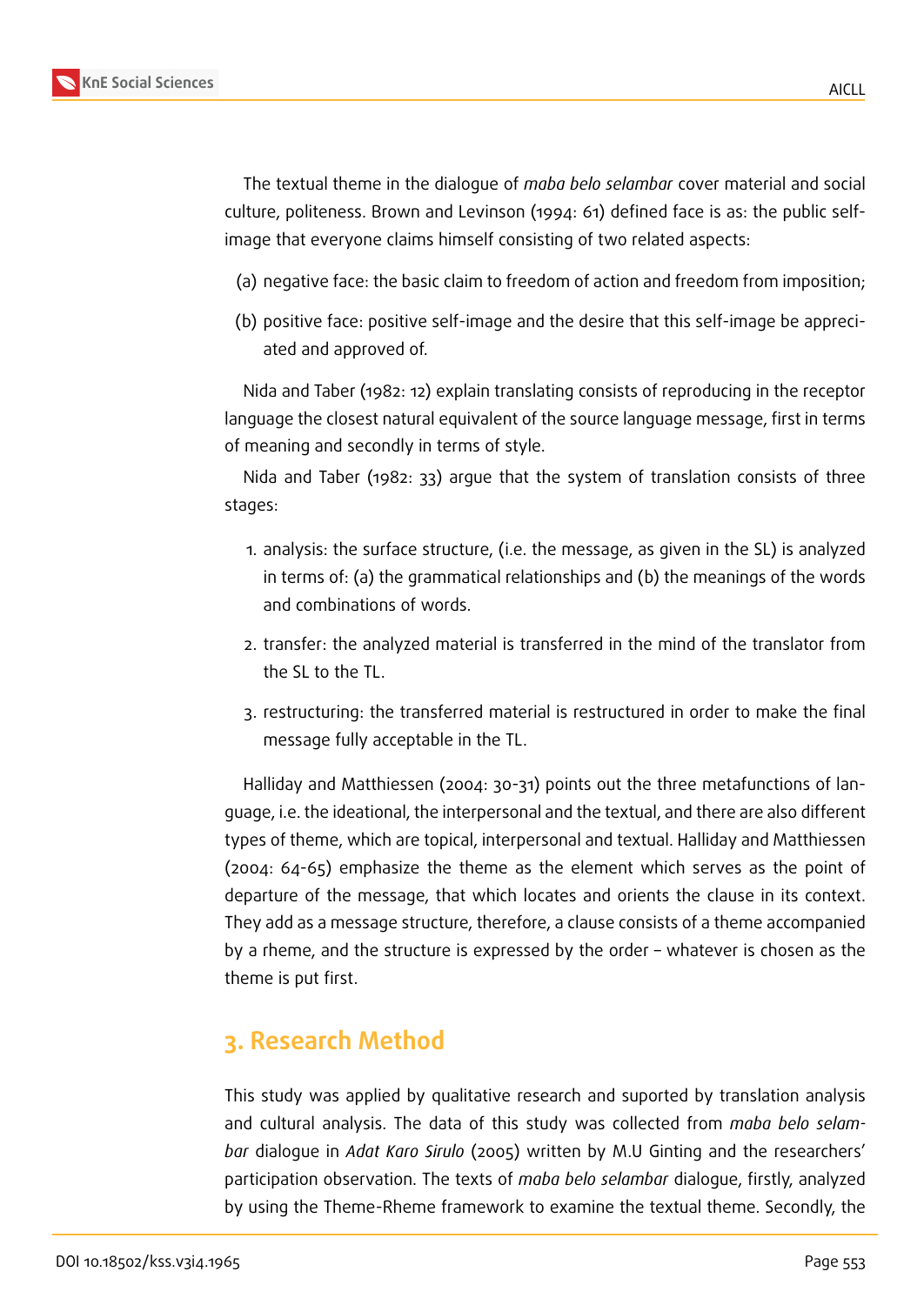

researchers translate them into the TL and classified them into its types. Finally, the researchers apply the cultural analysis to understand the material and social culture used in this dialogue.

# **4. Discussions**

This study is in interdiciplinary approach they are cultural, systemic functional linguistic and translation analyses. They are applied in analysing the data. The continuative adjunct and conjunctive adjunct are found in the dialogue of *maba belo selambar* of Karonese society.

The dialogues are guided by each *Anakberu Tua* of the bridegroom. If *Anakberu tua* of each party has an intention, he should talk to his *kalimbubu*'s *senina kuranan* as a mediator of their communication.

*Anakberu Tua siempo* asked for Senina *kuranan* to call all their anakberu*. Anakberu tua si empo* is the wife taker of the broom who has been as the chair of *anakberu* in organizing the cultural activity for their *kalimbubu*. *Anakberu tua* is not translated, instead it is explained in the TL to get its meaning. *Anak beru* are wife givers, they may have the same clans or different clans, but they have the same function to serve their *kalimbubu*. *Kalimbubu* are wife givers and they may have different clans in Karonese society.

- 1. SL: *'Eak mpal.... lebuhken dage kami kerina anak berundu*....'
	- TL: *'Eak mpal......*call us all your *anakberu*..'
- 2. SL: '*Eak....man kam kerina anak beru kami.... anak beru Ginting mergana.... apai pe kam laerndobah.... baik anak beru kami si ibas kuta enda.... bagepe kam kerina anak beru kami sidarat nari.... reh kam kerina kutengah enda.... gelah cakapkendu ranan kami enda...*.'

TL: '*Eak....*dear all our *anakberu.... anak beru Ginting mergana....* all of you either who live in this village or those who come from outside of this village.'

3. SL: '*Eak.... nake.... man banta kerina anak beru Ginting mergana.... reh kita kerina ku tengah enda.... enggo erlebuh kalimbubunta.... bage pe kam kerina si beru Ginting bagepe siberu Gintingken, reh kita kerina kutengah enda kunduli amakta, gelah sibenai percakapen enda'*

TL: '*Eak.... nake*.... for us all *anak beru Ginting mergana*...let us all come to the center of the hall..our *kalimbubu* have called us.....and all *beru ginting*, let us sit down on our mats.'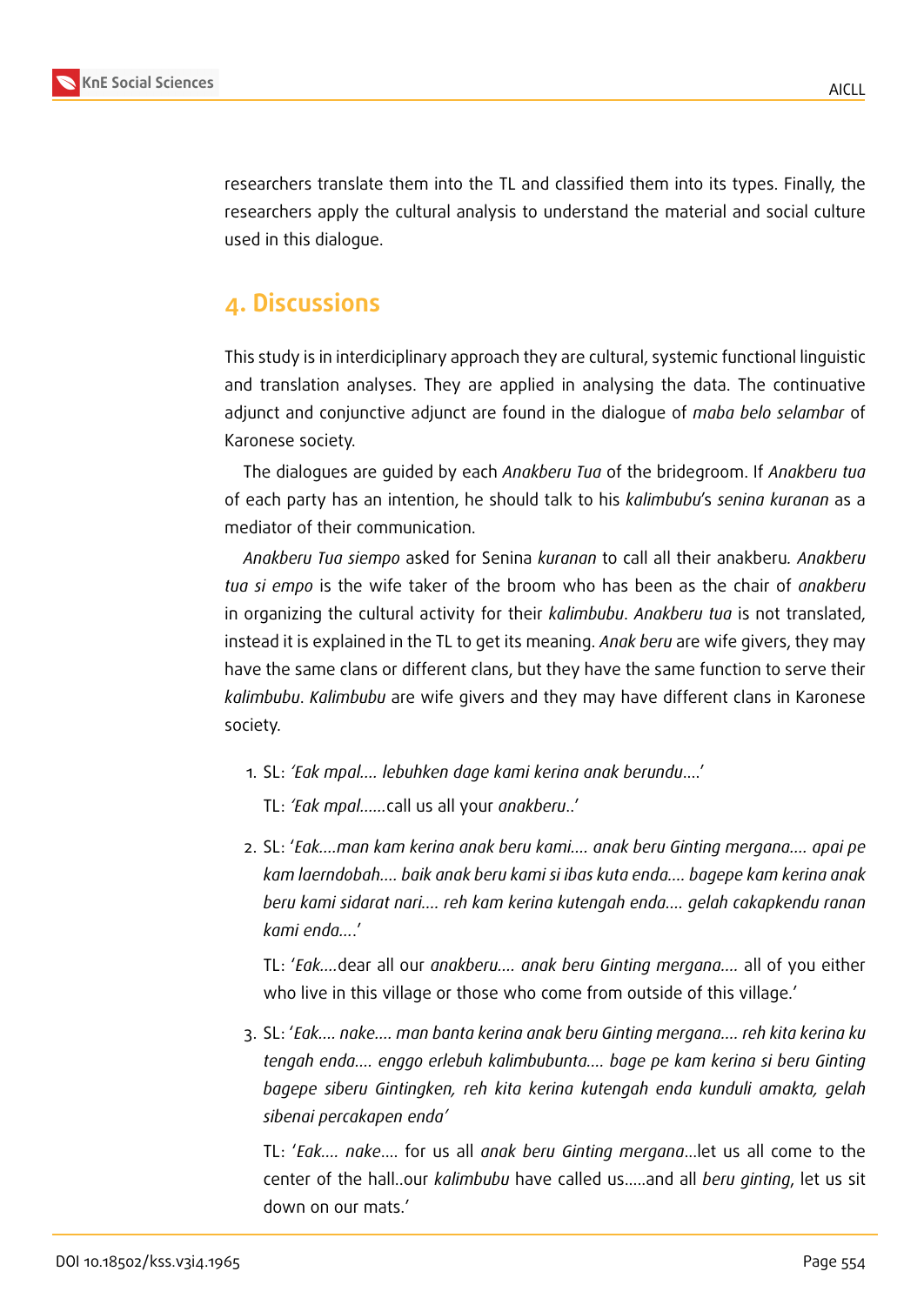

4. SL: '*Eak*.... *man kam kerina anakberu kami, anakberu Ginting mergana apai pe kam laerndobah.... kam anak beru kami sidarat nari begepe anak beru kami si ni bas kuta enda, reh kam kerina ku tengah enda kunduli amakndu, gelah ialo-alondu kalak sireh enda....*'

TL: '*Eak*....dear all our anakberu, all of you Ginting's anakberu who live in thisvillage and those who come from other villages, come here and sit on the seats.

- 5. SL: '*Eak mpal*.... *cuba tatapndu kami anak berundu.... enggo me kami pulung....?*' TL: *'Eak mpal*....kindly please pay attention on us your anakberu....have we been here all....?
- 6. SL: *'Eak mpal*.... *enda enggo kami ercakap-cakap ras kalak sireh enda, kerna kai kin sura-surana, maka nina asa bancina pulung nge min kerina sangkep nggeluh Karo mergana maka kami erbelas.*

TL: '*Eak impal.......* we have talked to broom's relatives who came, what they want first all karo mergana relatives gather before start talking.

Most of the dialogues in *maba belo selambar* are started by the textual theme. *Eak* is commonly used in SL by the speakers at the beginning of the dialogues.

Sembiring (2014: 138) asserts *eak* in SL and well in TL are continuatives and they are usually at the beginning of the clause. Both of them are used to express to start or to change the topic of dialog. There is no translation of *Eak* in Karonese language because it doesn't show the lexical meaning.

7. SL:.... *Emaka*.... *uga ngenda kepulungenndu kam kalimbubu kami Karo mergana ras temanndu sendalanen arih kam*.

TL: So...... what about your presence the *Karo mergana* with your *teman sendalanen p*lease pay attention.

*Emaka* is usually used at the initial of the sentence and that is about someone to continue the action. It is a continutative as textual theme in the SL and was translated to with then it in the TL, the translation was done literally.

8. SL: *'Eak.... ma.uga... nge perpulungndu kam kalimbubu kami.... kam kalimbubu telu sendalanen, singalo bere-bere, singalo perkempun ras singalo perninin.... cuba arih kam....?*'

TL: *Eak.... ma. uga... nge* what about your presence of you *Karo mergana* with your *teman sendalanen*

9. SL: *'Cuba.... sungkuni sembuyakndu ena.... uga kin pengatakenna....?*'

TL: Please *....*ask your *sembuyak*...how many guests were invited?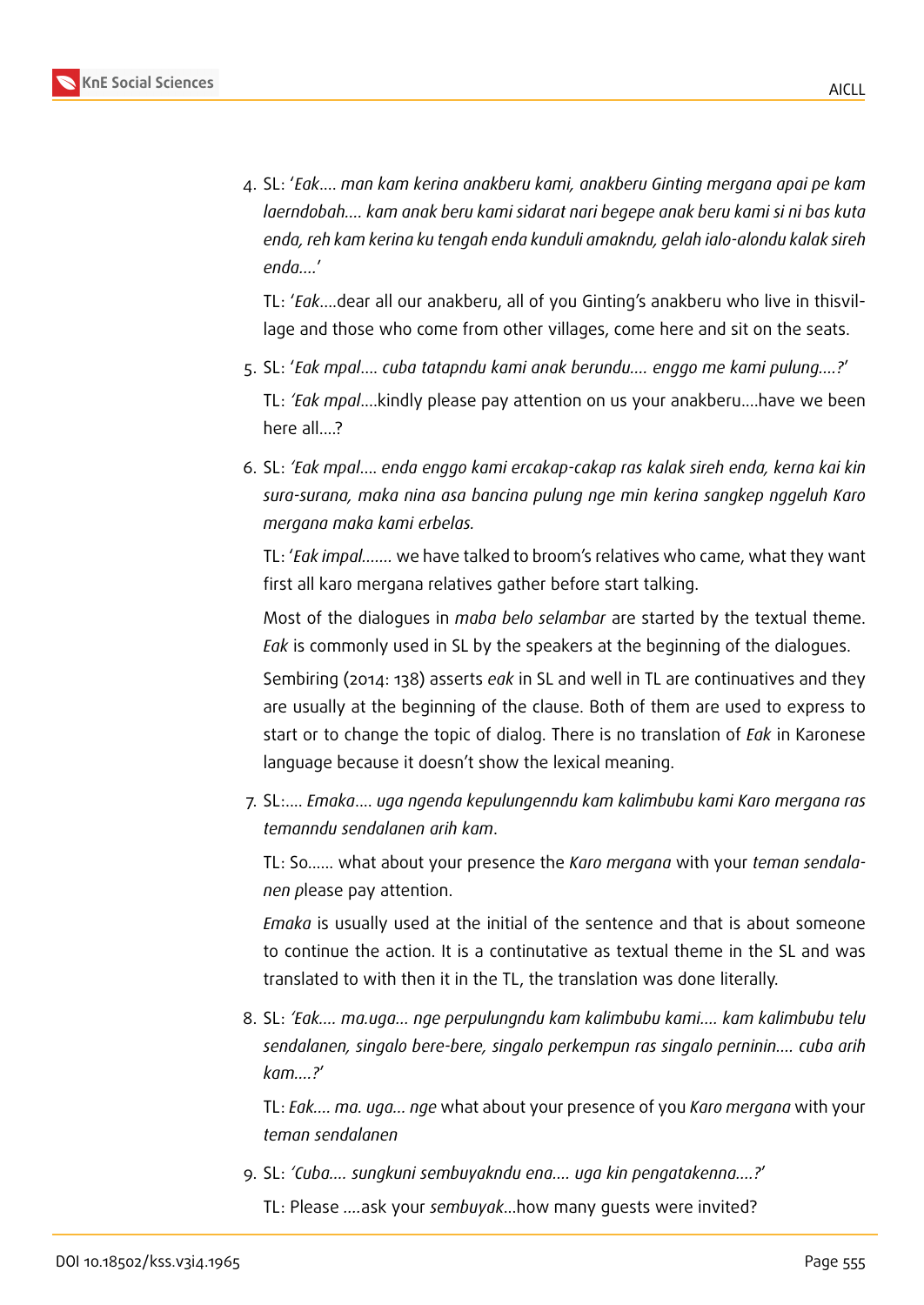

- 10. SL: *'Ibas wari si sendah*.... *bagenda denga kin nge ngenca pengataken kami*".
	- TL: Today....we invited only such guests.
- 11. *SL: 'Eak nak*.... *embahken dage ngepar kampelta ena ndai....*'
	- TL: Well *nak*....hand our *kampil* to the bride's *anakberu*
- 12. SL*: Bagenda.... impal.... kuakap.... kam pe enggo me angka ndu.... kam saja pegedang-gedangsa....*
	- TL: Actually, *impal* I think you already know...and predict itself.

There is shift *bagenda* in SL and translated with *actually. Bagenda* in the textual theme in SL and translated with like this. It is translated literaly. The initial of the sentence changes to be I think as interpersonal theme in TL. It is better I think you already know....and predict itself.

I think in TL is Interpersonal theme as mood adjunct: optional

13. SL: *'O.... e, merandal silih adi kerehendu enda maba belo selambar,....*

TL: Ye...s.....well *silih* if your coming is *maba belo selambar*

Literal translation procedure was applied in translating textual theme in SL into TL. *'o.... e* in SL and ye..s in TL are usually used at the beginning of expression. *O..e* and *yes* are continuative signaling a new move as textual theme.

14. SL: *Siapai kin nge sienggo ersada arihna ras kalimbubundu e....*?

TL: Which one has agreed with your *kalimbubu* one?

The literal translation of the SL of data number 14 is which one has agreed with your *kalimbubu*. This cluase is better translated with which one of your *kalimbubu* would like to get married?

15. SL: '*o....e.... e.... enggo begi kami silih*.... *ertima kam lebe kentisik*.'

TL: Y e s..we've heard it *silih*....please wait a moment

Yes inTL and *o...e...e* in SL are continuative adjunct as a sign to move to new starting point.

16. SL: *'Eak nake, enggo me sibegi cakap anak beru sireh enda ndai*

TL: *Eak nake,* we have heard the explaination of the bride's anakberu.

17. SL: *Ma sisungkuni nge lebe permenta ah.... ntah labo kari payo bagi katana ah.... entah ban-banna kin nge kari.... pe'*

TL: *Let*'s us ask our *permen*....the reality of what the broom's *anakberu* statement...we are not sure whether it is true on not.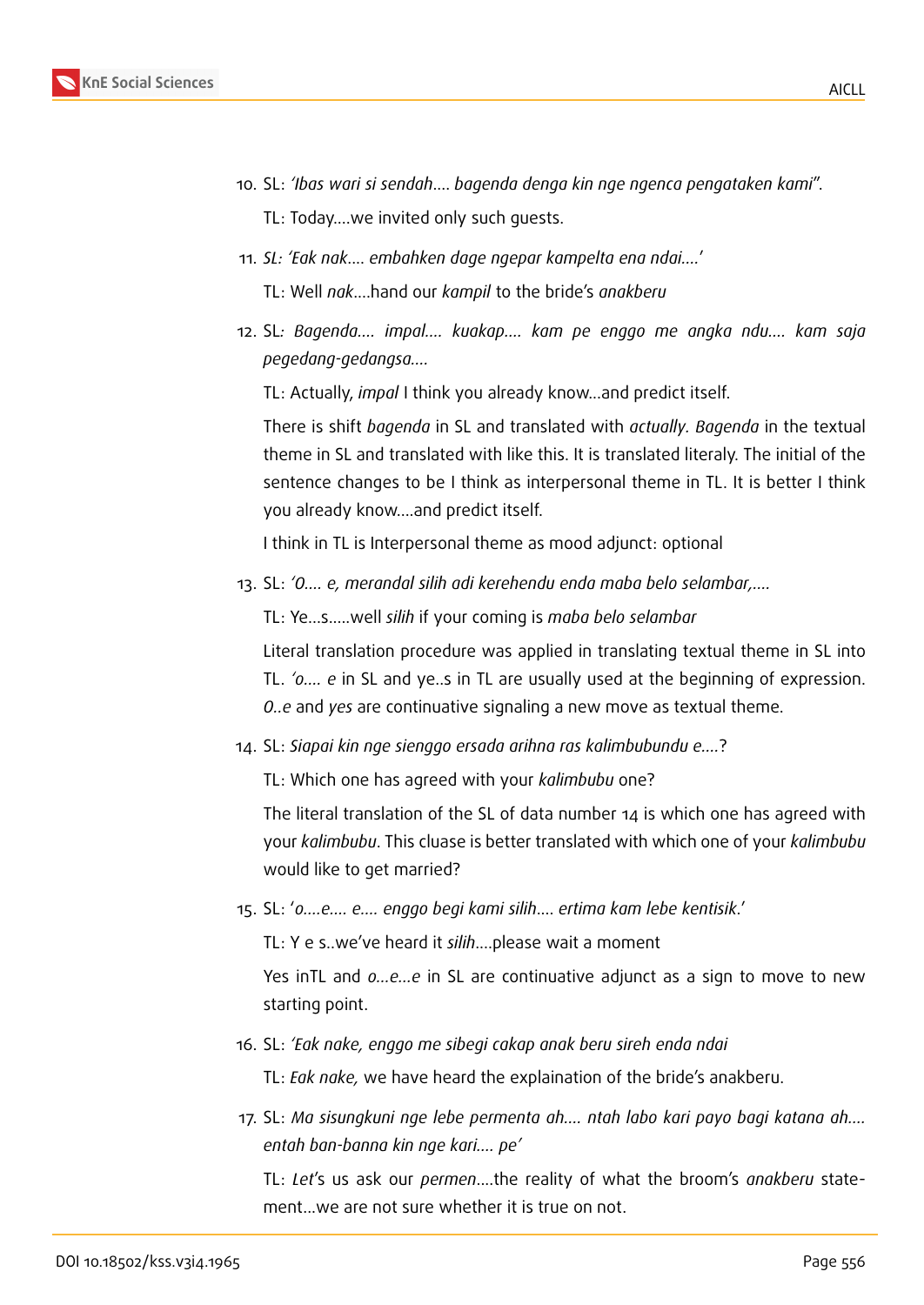18. SL: '*E payo.... sisungkuni lah lebe*.

TL: *That's true...*.let's ask first.

*E payo* in SL and *that's true* in TL are continuative adjunct as a sign to agree and move to new starting point.

19. SL: *'Eak.... man kena bibina.... dilo dage permenta ah ndai gelah siorati'*

TL: Well...dear her aunts...call our permen in order we can ask her for truth the broom statement

By saying *eak* the conversation started in SL and it is translated literally with *well* in TL.

20. SL: *"Eak permen.... enda enggo kidah lit kalak sireh ku rumah enda....*

TL: *"Eak permen.....*the groom relatives have come to this house.

21. SL: *Maka.... bekas arihndu nge ras sekalak anak perana, maka kalak enda reh....*

TL: So...is it your planning with the groom, to make his relatives come here.

*Maka* is textual theme used at the initial of the clause and it is as a conjunctive adjunct in SL and was translated to be so it in TL, the literal translation method was done in translating SL into TL.

22. SL: *h*

TL: Have you known the clan of the groom..what is his *bere-bere*.....where is his village we are afraid you are cheated.

*Ma* is applied to make sure the message in the SL. It does not emphasize the message of the question clause in TL.

23. SL: "*Enda ngisap kam pa*....*aku si empo e....aku pe anakndu nge*...."

TL: Please have a cigarette.....pa I am the groom.... I am also as your son nge"

*Enda* is singular demonstrative which near to the speaker means 'this' and *pe* is translated with 'also'.

24. SL: *Sipemena* "....*engkai maka engko ersura-sura muat permen kami enda man emponmu....ma labo atem man pembantum*....?"

TL: *First,* why do you want to marry our *permen*... won't you make her as your servant?

*Pemena* is conjunction as textual theme in SL and *first* is a conjunction as textual theme in TL. It was translated literally.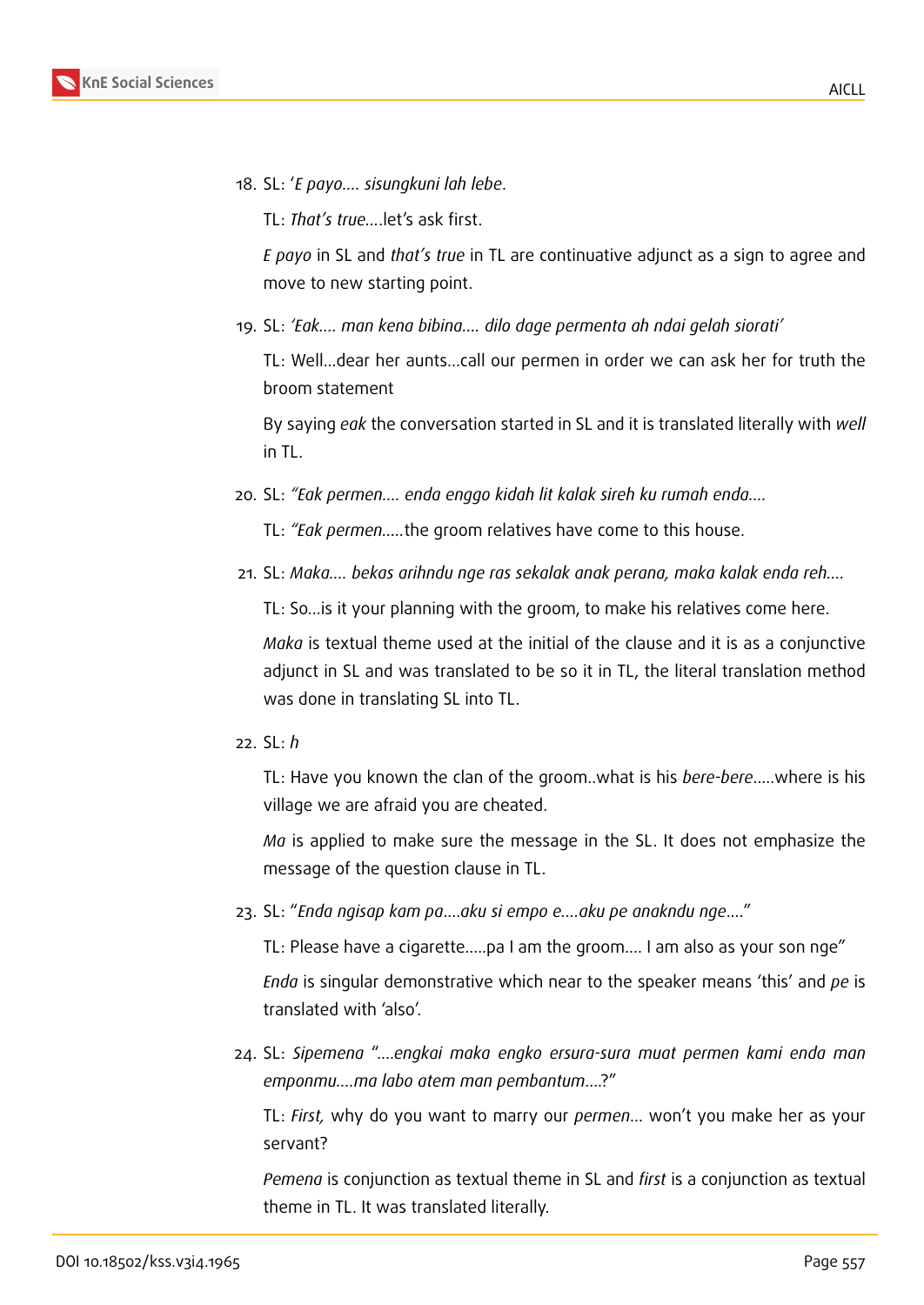

25. SL: *"Sipeduaken....ndai* engko enggo ngaku jadi anak kami,

TL: Secondly,...you have admitted that you are as our son.

*Sipeduaken* is conjunction as textual theme in SL and *secondly* is a conjunction as textual theme in TL. It was translated literally.

The bride's *anakberu* asked the groom to his seat.

26. SL: *"Eak....enggo kena banci mulih ku jabu kena....baba isapmu enda...."*

TL: "Well... you may go back to your seat...here is your cigarette."

*Eak* is as a conjunctive adjunct in textual theme. The translation of *eak* in SL is well in TL and it is as a conjunctive adjunct. It is translated with culture equivalent procedure. There are many shifts in translating SL into TL. *Baba isapmu enda*..it is literally taranslated with bring your this cigarete but it does not sound in good English. Instead equivalent is used to be translated with here is your cigarette. *Mulih ku jabu kena*, literal translation is come back to your house. But the imperative of the SL is to ask them go their seats.

27. SL: "*adi* bage kita pe enggom meriah ukurta...."

TL: If they agree, we are so happy.

There is the shift structure in the process of translating theme in SL into theme in TL. *Adi bage* consists of *adi* means *if* and followed by *so* means *kalimbubu* and *anakberu* agree. If it was translated literarly it did not work because it does not show the same context and meaning. For the reason of the previous dialogue, bage in SL refers to the previous statement. Therefore the translation of bage in SL is they agree.If is the consequence of condition as textual theme. So is the cause of the reason or as result, therefore the translation of bage refers to the previous theme.

Most the textual themes in the SL are *E…ak* and they are translated with well. These textual themes are as conjunctives adjuncts. They are usually used at the initial of the clauses. *Eak* has no lexical meaning and it is only as the opening of the dialogue in maba belo selambar. The problem for the researchers was the equivalence of textual theme of SL in TL. It is untranslatable. Textual themes in Karonese culture are difficult to transfer into TL because they have different cultures. Therefore textual theme in SL should be explained in TL.

The problems in translating the SL into the TL are untraslatability and the shifts. To solve the problems of untranslatable textual theme in SL, Newmark's methods of literal translation was applied to solve this problem. It was applied because textual theme are found at the initial of clauses and can be solved with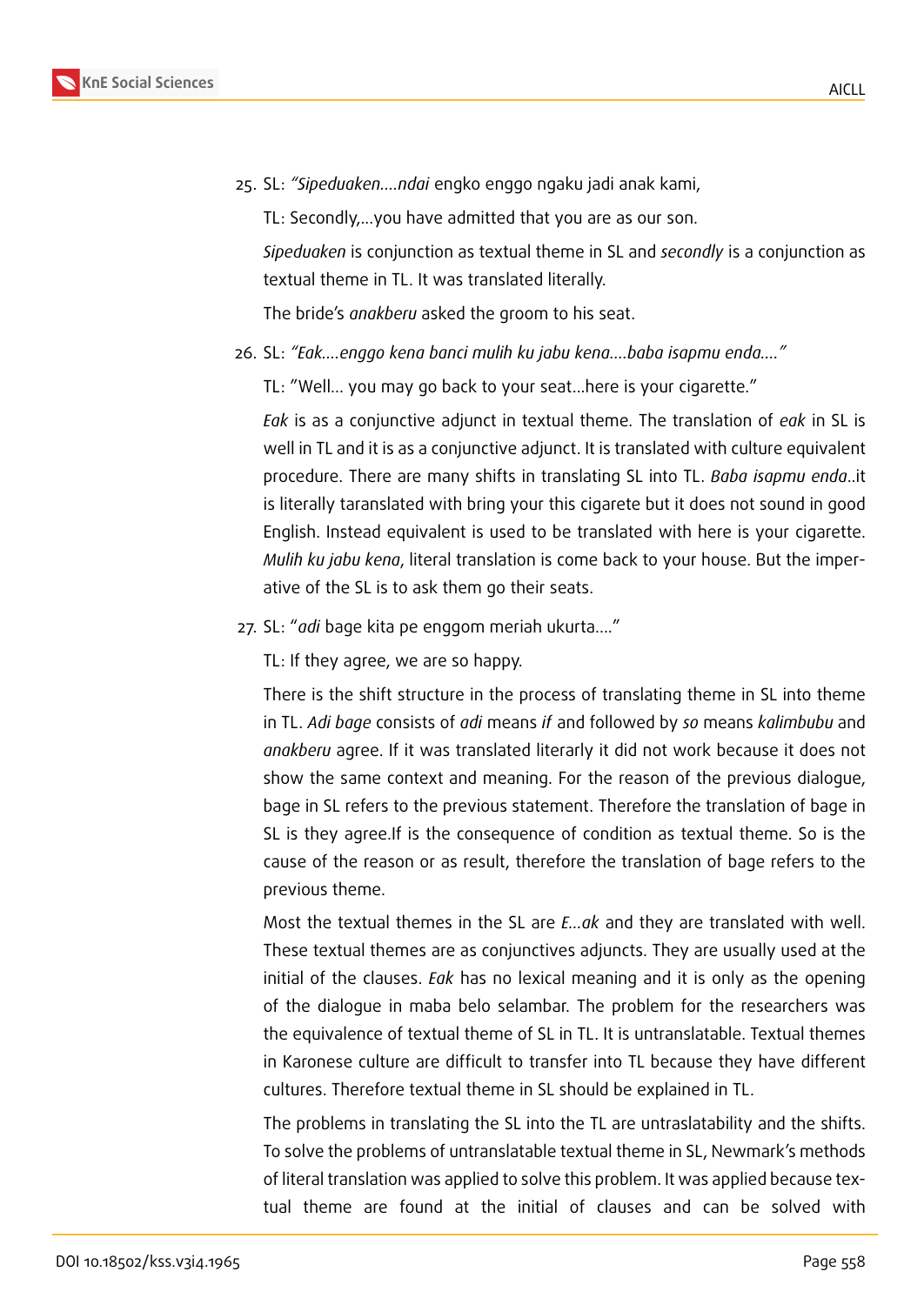

Newmark's methods of translation. Two methods which proposed by Newmark, were applied in this study they are literal and semantic methods.

The shifts of the SL into the TL in the process of tranlstion are explained in TL to get its meaning.

### **4.1. The polite linguistic**

There are polite linguistic and polite culture in SL. *Kam* in SL is polite linguistic, it is the second language in SL. There is no equivalent of *kam* in English.

|                     | TL                  | Polite/impolite |
|---------------------|---------------------|-----------------|
| itenahke <b>ndu</b> | are invited         | Polite          |
| itatapndu           | pay attention       | Polite          |
| perpulungndu        | your representative | Polite          |
| sembuyakndu         | your sembuyak       | Polite          |
| anakberu <b>ndu</b> | your anakberu       | Polite          |
| kalimbubunta        | our kalimbubu       | Polite          |
| "oeertima kam"      | Yes, please wait    | Polite          |

TABLE 1: The polite linguistic.

The personal pronoun *kam* is found in SL, and it is translated with you in TL. But you in TL does not have any sense of polite linguistic.

The personal pronouns *ndu* and *ta* are found as possessives and suffixes in SL, and translated with possessive but they are not as suffix in TL.

#### **4.2. The polite culture**

TABLE 2: The polite culture.

| No | Clause |                  | Polite/Impolite |                    |
|----|--------|------------------|-----------------|--------------------|
|    |        | ndudurken kampil | polite          | hand the kampil    |
|    |        | ndudurken isapen | polite          | hand the cigarette |

The cultural politeness of *ndudurken kampil* and *ndudurken isapen* in SL are translated literally, there is no equivalent of this culture in TL. *Ndudurken isapen* is translated with hand the cigarette, the groom should perform the positive face as Brown and Levinson's concept.

Some cultural terms in the SL are not found in the TL. This condition causes the problem in translating SL into TL, that is how to translate cultual terms implied in the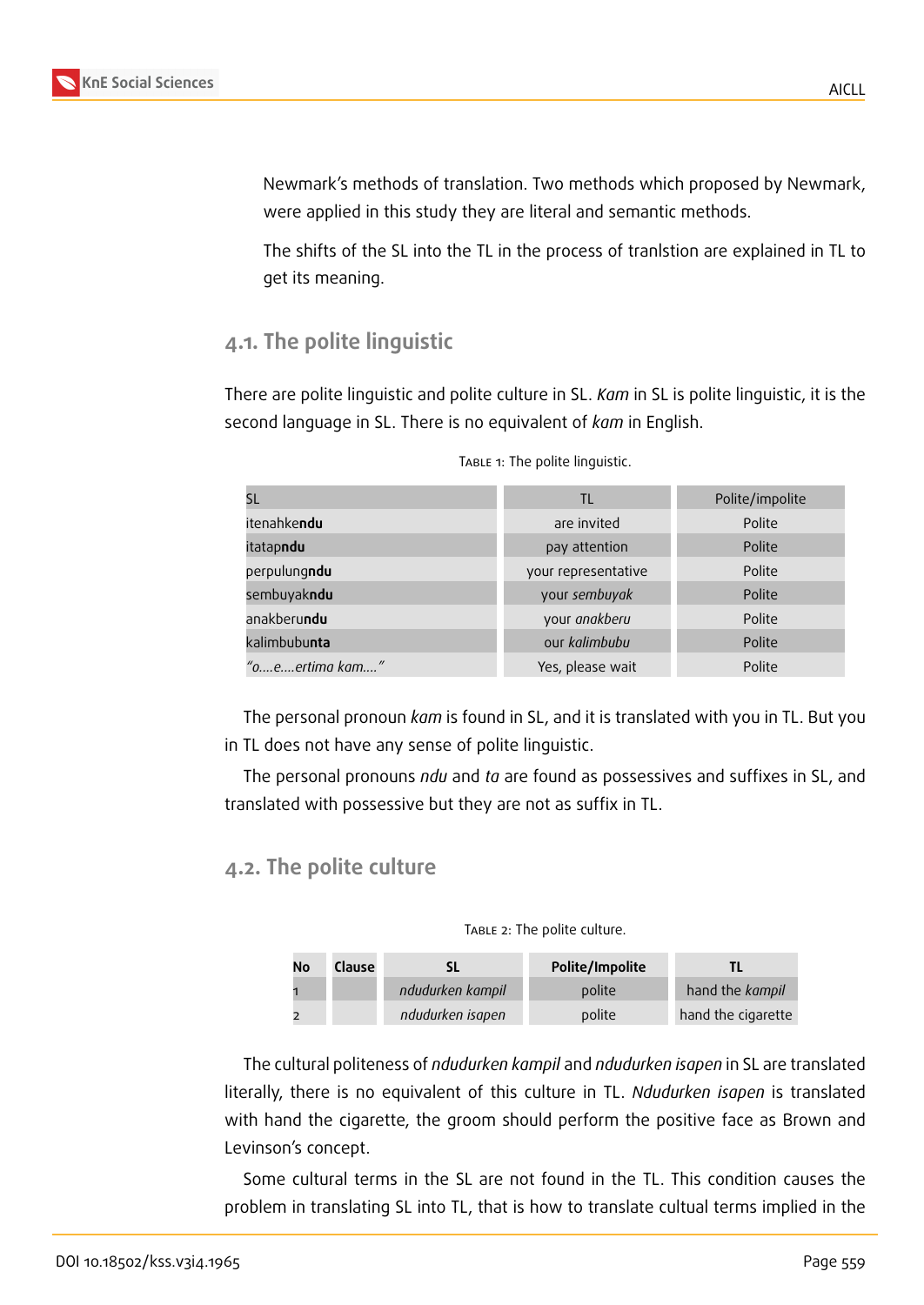

SL and finding the appropriate equivalence conveying these cultural terms successfully in the TL.

The problems of cultural terms are overcome by using Newmark's translation procedures of descriptive culture equivalence and translation method of literal translation. In clause 27 "*adi* bage, kita pe enggom meriah ukurta...." is translated with if they agree, we are so happy.

Dependent clause in SL of clause number 27, *adi* bage kita pe enggom meriah ukurta....". *Adi* bage, means if all of our *kalimbubu and anakberu* agree is dependent clause. The cultural problem in this clause is the cultural word *kalimbubu* and *anakberu*, has no equivalent in the TL. It was translated with the *wife givers but they do not have any clans in TL.* This situation does not exist in TL and they do not have the similar culture, so the explaination was needed in TL.

# **5. Conclusions**

In summary, these results show that the data analysis indicated that the textual themes of continuative were used more than conjunction. This study supported by systemic functional linguistic, cultural and polite analyses.

The researchers translate textual theme, of *maba belo selambar* dialogue in the SL into the TL. While translating SL into TL, the researchers applied Newmark's translation methods and procedures. His translation methods and translation procedures are selected to resolve the problems to translate the textual themes of *maba belo selambar* dialogue. The researchers found that continuative are important to connect the ideas of arguments. *Eak* is mostly used in the SL of *maba belo selambar* dialogue.

The results reveal two translation methods and three translation procedures are applied in translating the textual themes of *maba belo selambar* dialogue in Karonese society. They are translation methods of literal and semantic. And for the translation procedures, they are descriptive equivalent, transposition/shift, and cultural equivalent.

However, more research on translating on topical and interpersonal themes need to be undertaken and more clearly understood for the future researches.

# **Acknowledgements**

This study is funded by Directorate General of Research and Development